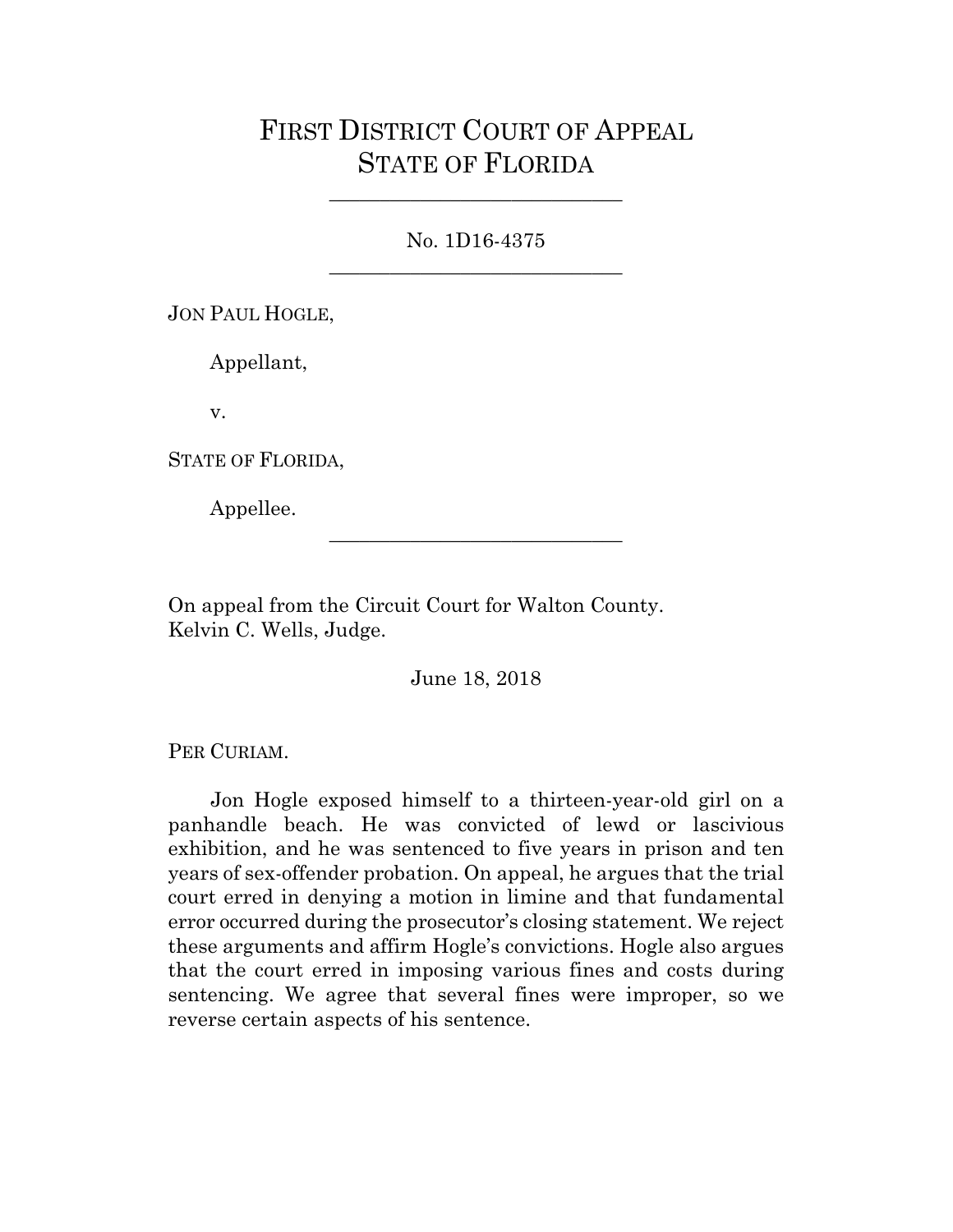At trial, the victim testified that she was jogging on the beach when she heard Hogle yell to her from a nearby condo. She turned to look and saw Hogle, pants down, touching his erect penis while making eye contact with her. The victim immediately called police and then ran down the beach toward her sister. She pointed out Hogle to her sister, and then she and her sister went inside their condo. The victim told her mother what happened, and everyone waited for police to arrive. The victim and her sister then saw Hogle drive by in a truck two or three times. Police had arrived by the last time Hogle drove by, and an officer took off after Hogle, ultimately stopping and arresting him.

When questioned by officers, Hogle denied exposing himself. But testifying at trial, Hogle admitted pulling his pants down that afternoon. He insisted it was all a misunderstood joke though, and that he neither touched himself nor saw any children around. Instead, he testified, an adult friend had just flashed her breasts, and he responded by momentarily flashing his genitals.

After hearing these competing versions of events, the jury voted to convict.

#### II.

Hogle first challenges an evidentiary ruling. He contends the trial court should not have allowed testimony that he drove by the victim's condo after the incident. Hogle argues this testimony was irrelevant or, alternatively, that any probative value was substantially outweighed by the risk of unfair prejudice. We review this claim for an abuse of discretion. *See Heath v. State*, 648 So. 2d 660, 664 (Fla. 1994) ("The trial court has broad discretion in determining the relevance of evidence and such determination will not be disturbed absent an abuse of discretion." (citation omitted)).

As to relevance, Hogle argues that there was no question of identity; after all, he admitted at trial that he was the one on the balcony with his pants down. Where he drove afterward, he argues, is completely irrelevant to whether his behavior on the balcony was criminal. The problem with this argument is that until he testified in his own defense, his identity was in question.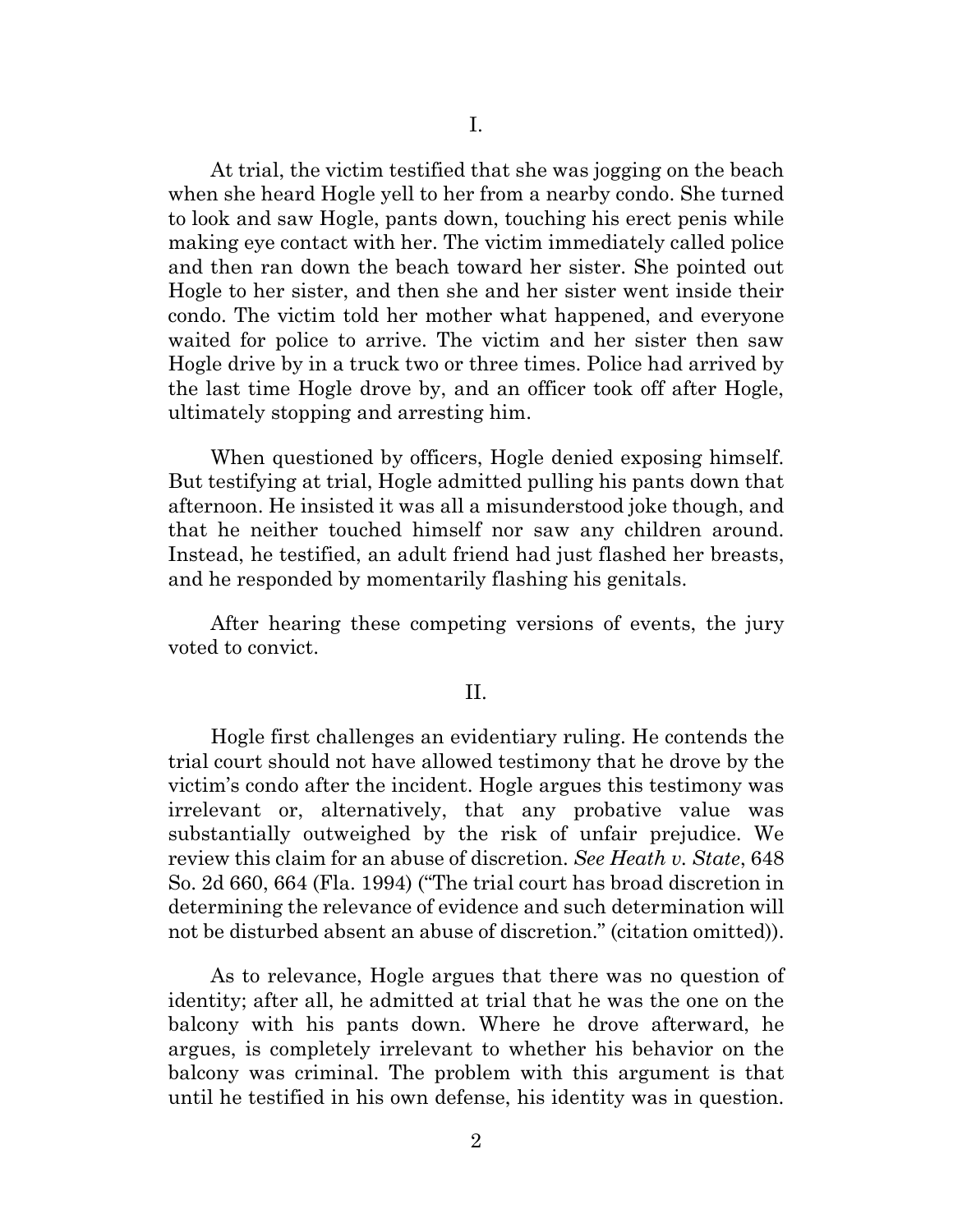The State had to prove that he was the one on the balcony, and the sisters' testimony that they saw the man from the balcony repeatedly drive by their condo—coupled with the officer's testimony that the man they pointed out turned out to be Hogle was relevant as to whether Hogle was the perpetrator. *See Carter v. State*, 23 So. 3d 1238, 1243 (Fla. 4th DCA 2009) (finding testimony about defendant's companions on the day of carjacking relevant because it tended to prove the material fact of the identity of the assailant). The evidence was relevant, and we do not find the trial court abused its discretion in concluding that the risk of unfair prejudice (if any) did not substantially outweigh the probative value. *See* § 90.403, Fla. Stat. (2016).

### III.

Hogle next argues that the prosecutor's closing argument misstated the law and shifted the burden of proof, warranting a new trial. Because Hogle offered no objection below, we review only for fundamental error. *See Rimmer v. State*, 825 So. 2d 304, 323 (Fla. 2002).

During closing, Hogle's attorney argued that Hogle briefly flashed a friend at the beach and that the victim was mistaken in thinking Hogle had an erection. In rebuttal, the prosecutor responded:

The Judge is going to tell you that a reasonable doubt as to the guilt of the defendant may arise from the evidence, conflict in the evidence, or the lack of evidence. The defendant took the stand today and he said, I was out there and my friend flashed me and I flashed her back in a joking manner. But the only evidence that we have to support that is Mr. Hogle's testimony. The only evidence to support that claim. And Mr. Hogle himself said that he has been dishonest in the course of this investigation.

So you have to determine whether or not you can believe what he's telling you. Whether or not that testimony is credible. Or whether or not the testimony of [the victim] that's supported by the evidence in this case, that is supported by other testimony[,] whether or not her testimony is credible. . . . The State has to prove that he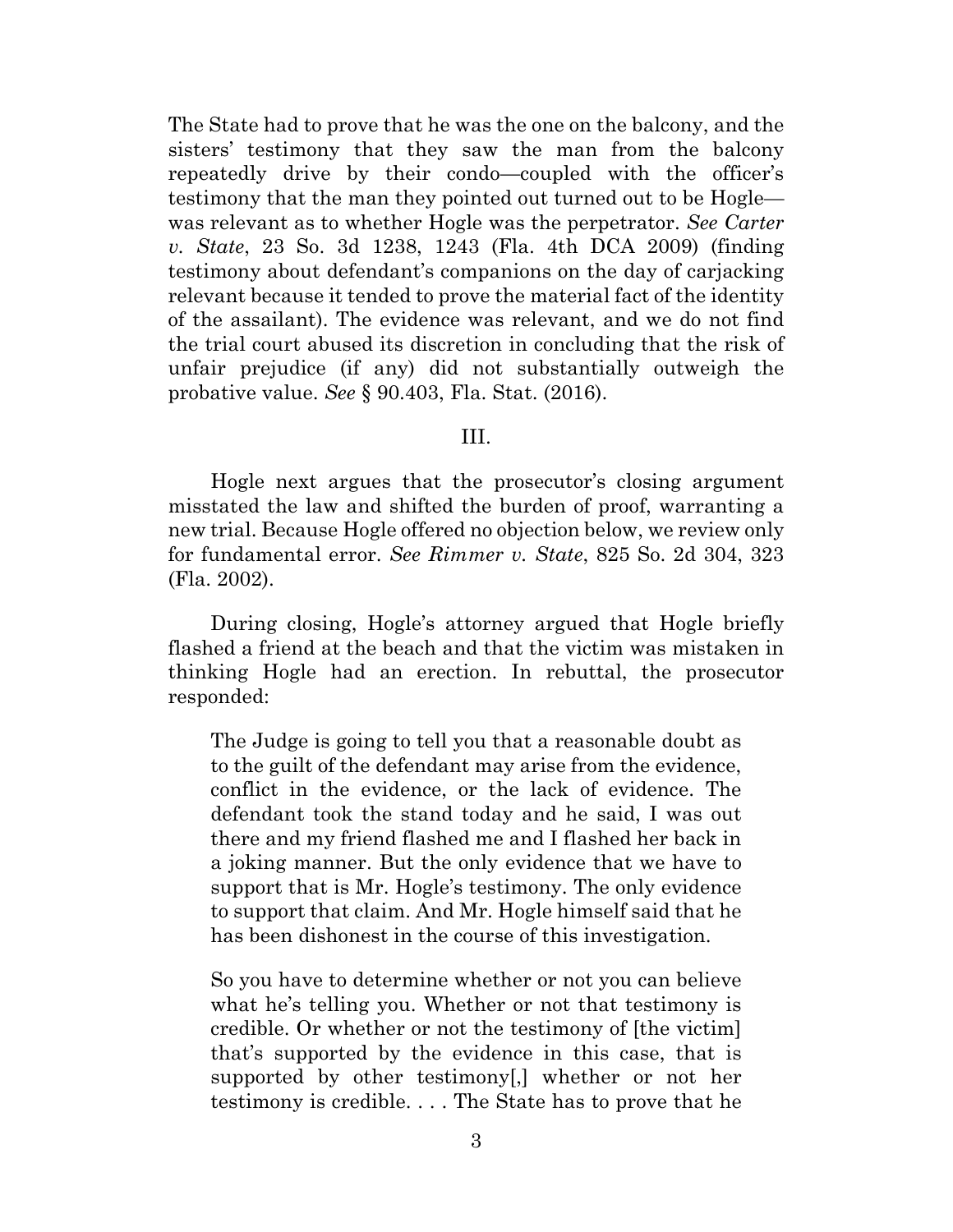exposed himself in a lewd or lascivious manner. And the testimony from [the victim] is that he did.

This argument did not improperly shift the burden of proof. Although the state cannot comment on a defendant's failure to produce evidence to refute an element of the crime, *Jackson v. State*, 575 So. 2d 181, 188 (Fla. 1991) (noting that "doing so could erroneously lead the jury to believe that the defendant carried the burden of introducing evidence"), here the prosecutor was instead noting the lack of credible evidence to support Hogle's theory. Defense counsel had challenged the credibility of the victim's testimony during its closing argument, and the prosecutor was permitted to respond. *See Bell v. State*, 108 So. 3d 639, 648 (Fla. 2013) (rejecting burden-shifting argument: "When considered in context, the prosecutor's comment is properly understood as a statement on the jury's duty to analyze the evidence presented at trial followed by the prosecutor's argument regarding what conclusion the jury should reach from the evidence."). We also reject Hogle's argument that the prosecutor misstated the law in such a way as to produce fundamental error.

## IV.

Finally, Hogle challenges various fines and costs imposed by the trial court. At sentencing, the court orally imposed a lump sum of \$775 in fines and costs, as well as \$2,524.79 for the cost of prosecution. The written judgment imposed \$3,850.79 in fines and costs based on various statutes. While this appeal was pending, Hogle filed a rule 3.800(b)(2) motion to correct sentence, arguing the lower court erred in imposing seven fines or costs. The court denied the motion, and Hogle now challenges the same seven fees on appeal. We conclude that five of the fees must be stricken, but we affirm the court's imposition of the remaining two.

In the written judgment, the court imposed \$225 for felony court costs and an additional \$100 for misdemeanor court costs pursuant to section 938.05(1), Florida Statutes. However, because Hogle was not convicted of any misdemeanors, the court should not have included the \$100. Additionally, the court imposed a \$342.86 fine pursuant to section 775.083, as well as a related \$17.14 surcharge pursuant to section 938.04. Because the court imposed these as part of the \$775 lump sum, the court erred. *See Nix v.*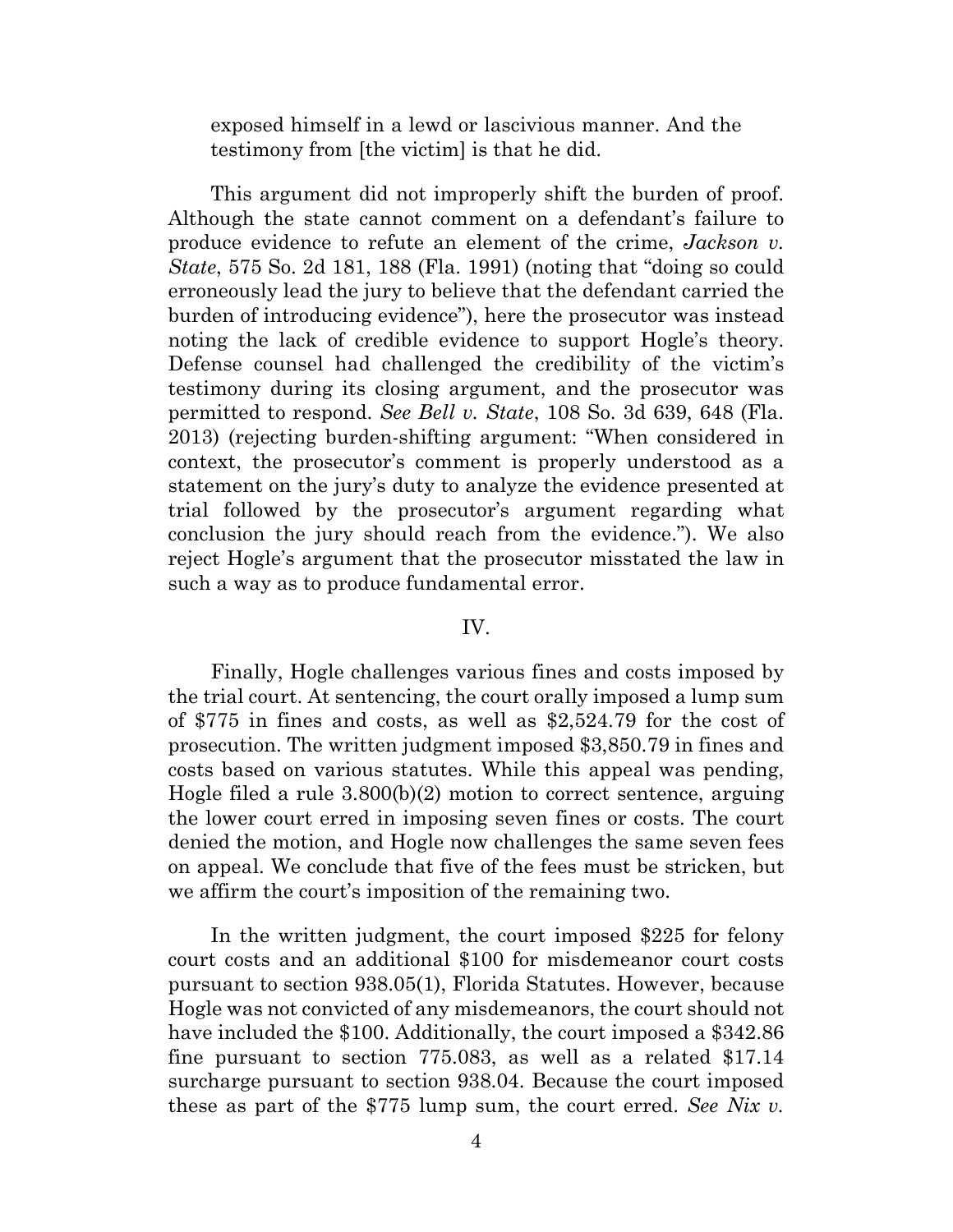*State*, 84 So. 3d 424, 426 (Fla. 1st DCA 2012) ("The fine authorized by section 775.083(1) is discretionary and, thus, it was error for the trial court to impose the \$1,050 fine under this statute without specifically pronouncing the fine at the sentencing hearing. ... Because this fine was erroneously imposed, the surcharge under section 938.04, which is based on the amount of fine, must also be reversed."). The State concedes these charges must be stricken.

The trial court also imposed a \$250 public defender representation fee pursuant to section 938.29(1)(a), as well as \$2,5247.79 for prosecution costs pursuant to section 938.27(8). The public defender fee must be stricken because the court did not make findings to support the higher-than-minimum amount permitted by the statute. *See Chambers v. State*, 217 So. 3d 210, 214 (Fla. 4th DCA 2017). The prosecution costs must also be stricken, as the State concedes, because the court imposed the costs without sufficient evidence of actual costs. *See* § 938.27(8), Fla. Stat. (2016) (requiring state attorney costs to be set at no less than \$100 per felony case but permitting the court to set a higher amount "upon a showing of sufficient proof of higher costs incurred"); *Brown v. State*, 189 So. 3d 837, 840 (Fla. 4th DCA 2015) ("[T]he state failed to provide competent substantial evidence of these costs. Although the state attached a 'costs compilation' invoice to its motion for costs of prosecution and proffered testimony from one of its employees, the document never was admitted into evidence and the testimony never was taken. We therefore reverse for a new hearing on costs."). On remand, the court may reimpose these costs after following the proper procedure. We find no error with respect to the remaining aspects of the sentence.

#### V.

Because there was no reversible error related to the motion in limine or the prosecutor's closing arguments, we affirm Hogle's conviction. But we reverse and remand for resentencing consistent with this opinion.

AFFIRMED in part; REVERSED in part; REMANDED.

LEWIS, KELSEY, and WINSOR, JJ., concur.